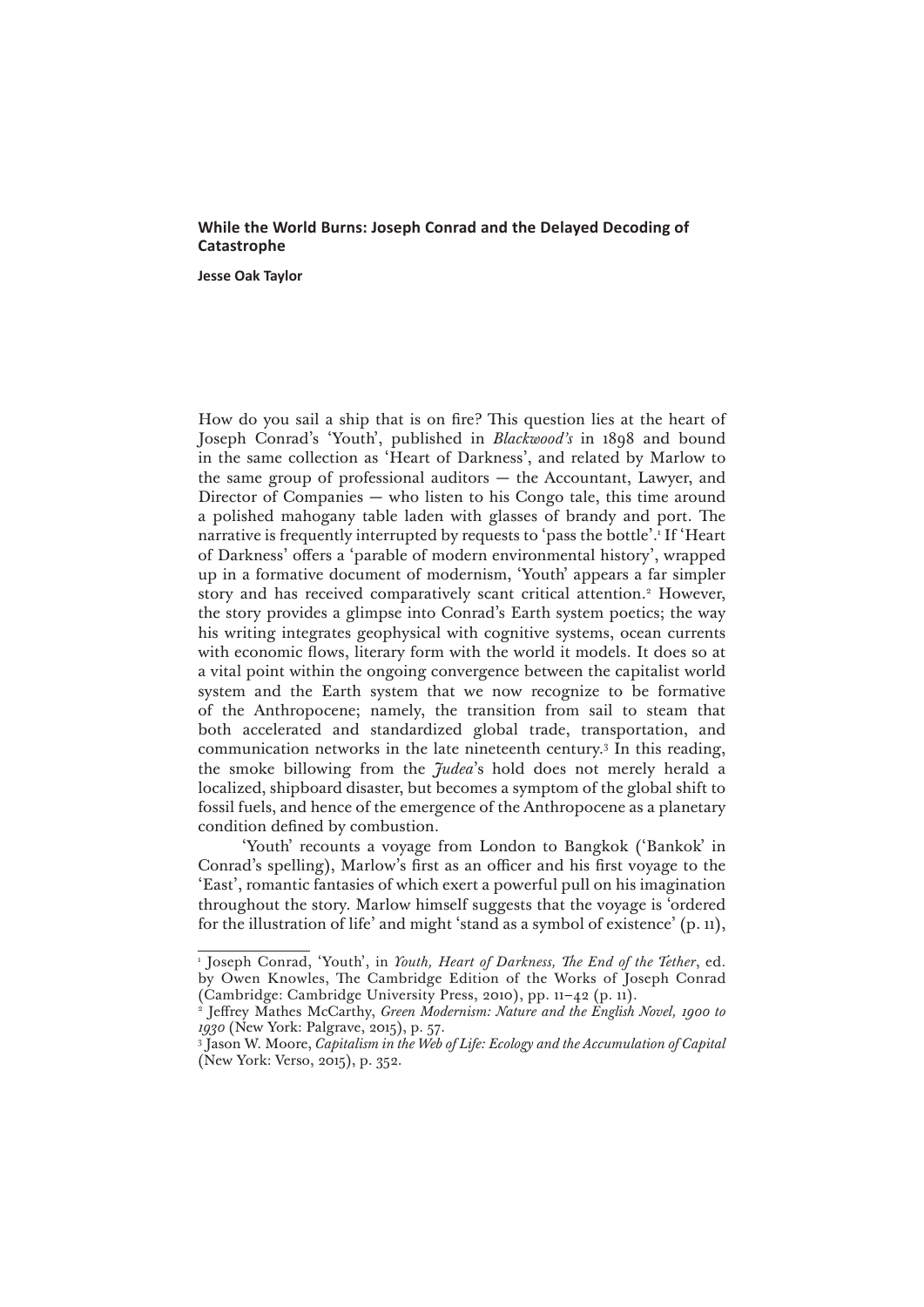an admittedly grandiose phrase that I would like to interpret not in its metaphysical sense, but rather as an exercise in Earth system poetics; namely, the modelling of the planet as a single, interconnected system, and thus the ultimate condition of earthly existence. The ship, *Judea*, is based on the *Palestine*, upon which Conrad himself sailed under similar circumstances from September 1881 to April 1883. Its cargo is 600 tons of coal, which must first be collected in Newcastle. Their journey thus runs from the heart of global capital (London) to the site of energy extraction (Newcastle) to an uncolonized and exotic destination (Bangkok) at the edge of the world system's expanding frontier. In tracking the global shipment of coal the story exposes the 'ever-expanding base of fossil-fuel use' to which that world system is anchored, with calamitous consequences.4 Viewed in terms of its energy systems, the story's central irony is as much that of the elder Marlow-as-narrator's reflection on his youthful naivety, as it is the irony of 'an old rattle-trap' sailing vessel 'carting about the world a lot of coal for freight' (p. 18) in order to fuel the steam-powered fleet of mail, passenger, and naval ships that accelerated the expansion of imperial capitalism at the end of the nineteenth century. 'Youth' stages the shift from sail to steam, and its implications, more vividly than any other work in Conrad's oeuvre, precisely because it highlights, both structurally and thematically, the messiness of the transition from one energy regime to another, in which the new remains intractably bound up with the old.

The Anthropocene is an age of acceleration. This is true at the level of the new speeds enabled by fossil-fuelled technology, from the mill to the railway and steamship to the jet on which this article was partly composed (while flying above a vista filled with smoke from numerous forest fires). It is also true at the levels of accelerating capital accumulation, social change, literary production, and even historical time.5 And it is true at the even larger scale of the planet's accelerating absorption of solar radiation and, with it, the promise of ever more extreme weather events, melting glaciers, and sudden geological shifts. In contrast to the almost clichéd opposition between Holocene stability and Anthropocene chaos, a more accurate distinction may lie in the changing *speed* of geomorphological activity.6 The Earth system was never static, but it is speeding up. In this context,

<sup>4</sup> Dipesh Chakrabarty, 'The Climate of History: Four Theses', *Critical Inquiry*, 35  $(2009)$ , 197–222 (p. 208).

<sup>5</sup> See Derek Woods, 'Accelerated Reading: Fossil Fuels, Infowhelm, and Archival Life', in *Anthropocene Reading: Literary History in Geologic Times*, ed. by Tobias Menely and Jesse Oak Taylor (University Park: Penn State University Press, 2017), pp. 202–19.

<sup>6</sup> Jeremy Davies, *The Birth of the Anthropocene* (Oakland: University of California Press, 2016), p. 187; Tobias Menely, 'Late Holocene Poetics: Genre and Geohistory in *Beachy Head*', *European Romantic Review*, 28 (2017), 307–14.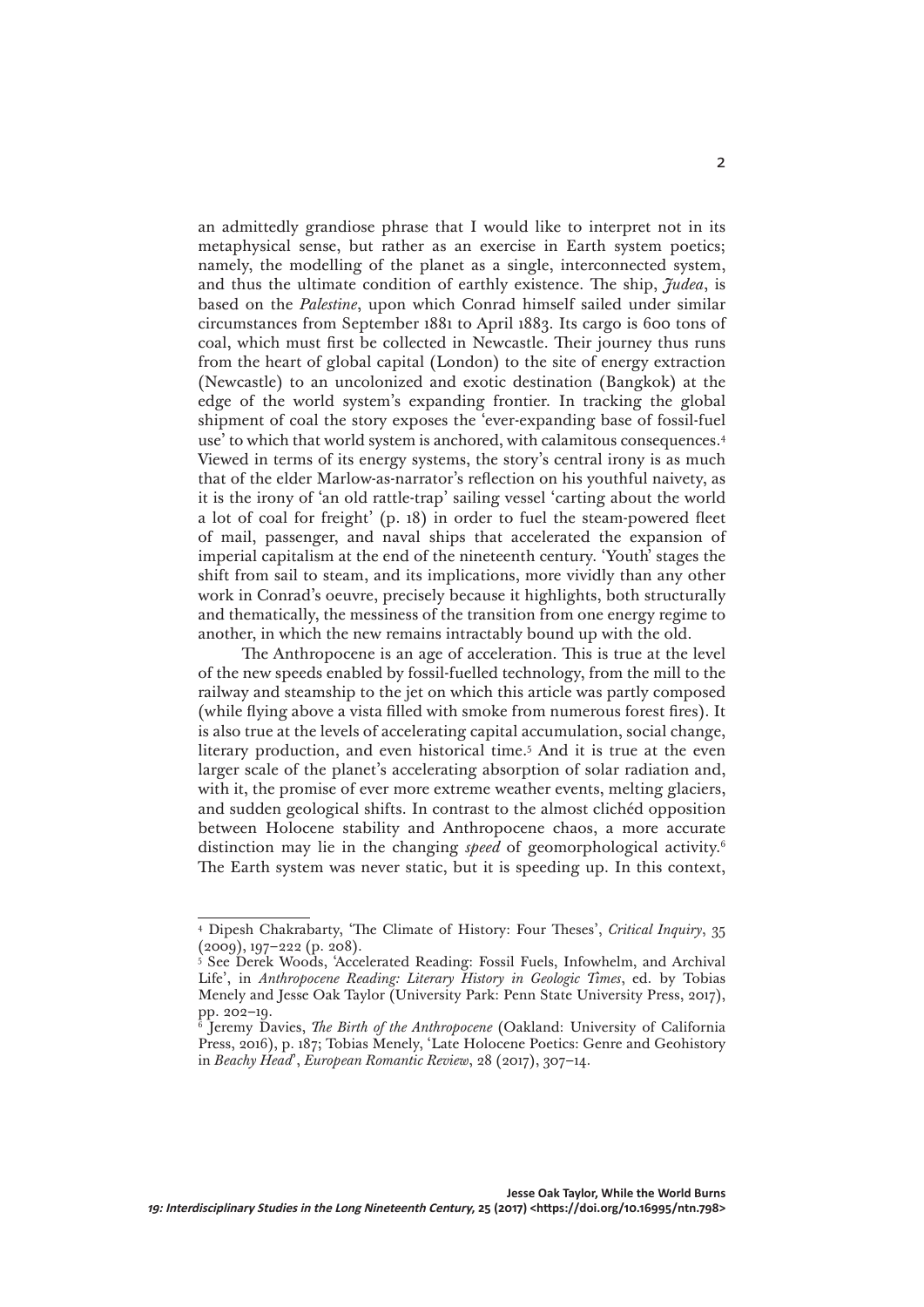it is particularly telling that much of the narrative tension of 'Youth' is produced by slowness.

The plot hinges on the differential speed of sailing ships compared with steamers, including their greater vulnerability to weather. Upon leaving London for Newcastle, the *Judea* is beset by extreme weather, 'the famous October gale of twenty-two years ago', which leaves them with 'smashed bulwarks and a flooded deck', struggling to redistribute their ballast of sand around the hold to right the ship (p. 13). When they arrive in Newcastle sixteen days later, they have missed their loading schedule, resulting in an extra month's delay. Once finally loaded and ready to depart, the *Judea* is struck by an errant 'fool of a steamer' on its way out of the harbour. The damage 'wasn't much, but it delayed us three weeks' (p. 15). They finally set sail in January, already 'three months out of London', only to be hit by a furious gale that blows 'without interval, without mercy, without rest' until 'the world was nothing but an immensity of great foaming waves rushing at us, under a sky low enough to touch with the hand and dirty like a smoked ceiling' (p. 16). The collapsing 'world' that is the sailors' perceptual field is thus defined by forces that entirely exceed that field, entangling it within what William E. Connolly would call the 'force fields' of the planetary.7 Day in, day out, they man the pumps:

> There was for us no sky, there were for us no stars, no sun, no universe — nothing but angry clouds and an infuriated sea. We pumped watch and watch, for dear life; and it seemed to last for months, for years, for all eternity, as though we had been dead and gone to a hell for sailors. (p. 17)

Eventually, the ship is overmatched. They turn for the nearest port, pumping the whole way because 'a bad leak is an inhuman thing' (p. 19). Four months out, en route from London to Bangkok, they put in at Falmouth. The ship is repaired and they put back out to sea only to discover leaks and return to port. This happens three times, and they gradually become both familiar features and the laughing stocks of the town, their voyage a proverbial joke: 'People pointed us out to visitors as "that 'ere barque that's going to Bankok — has been here six months — put back three times"' (p. 20). All the while, steamers come and go. They cannot go anywhere without being passed, pre-empted, or (as we have seen) run over by a steamship. The joke is only partly at Marlow's expense, however.

The interminable delays not only expose the futility of the effort to which Marlow has invested his youthful illusions, but also the intractable inefficiencies of the capitalist world system. This too is rendered explicit:

<sup>7</sup> William E. Connolly, *Facing the Planetary: Entangled Humanism and the Politics of Swarming* (Durham, NC: Duke University Press, 2017), p. 4.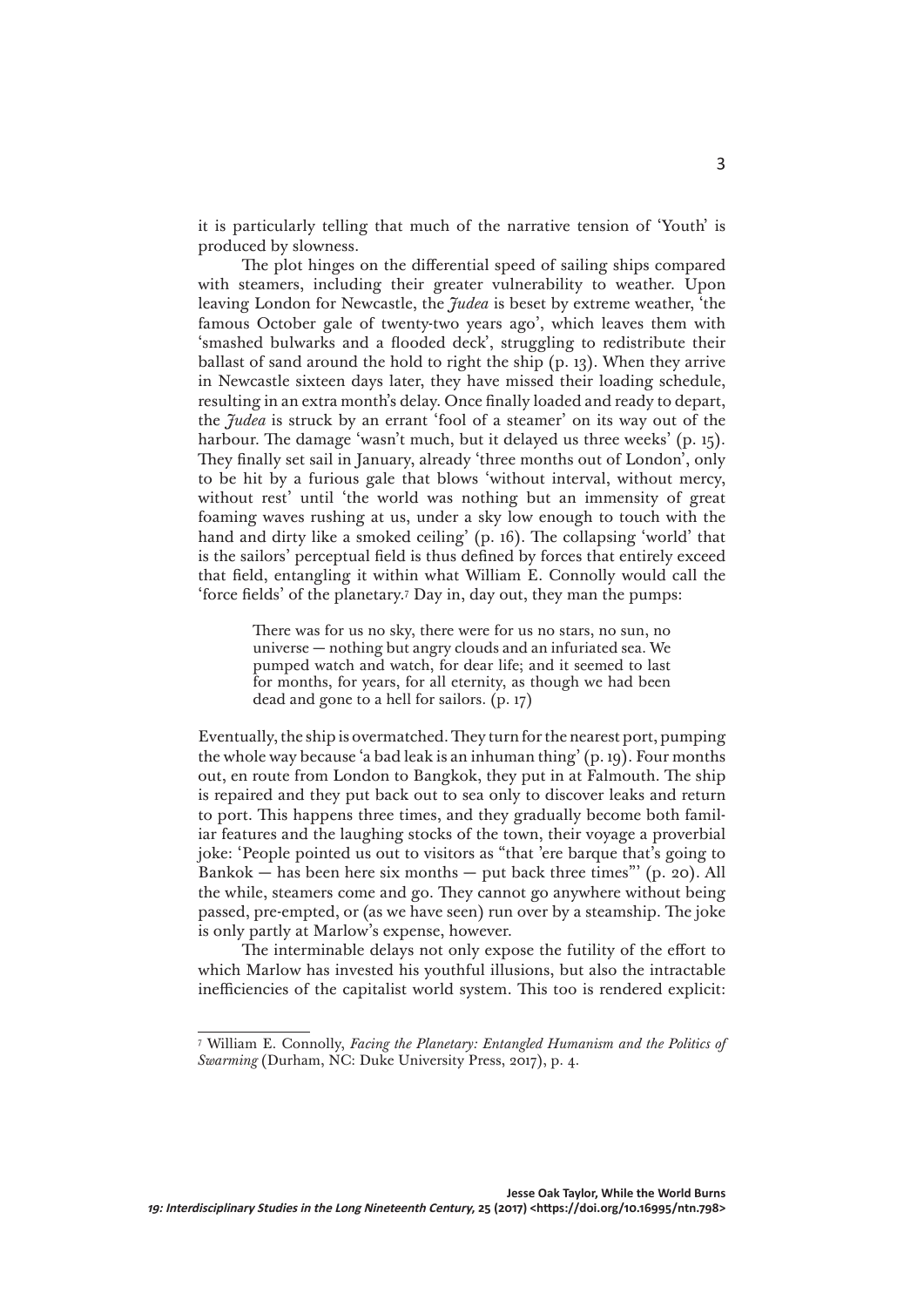'Meantime the owner, the underwriters, and the charterers squabbled amongst themselves in London, and our pay went on' (p. 20). From an investor's point of view, it is easy to see the superiority of the steamers, which circumnavigate the globe with alacrity and (most importantly) calculable regularity, to Marlow's beleaguered old barque. However, that ostensible superiority belies the fact that steamers are themselves the occasion for the *Judea*'s voyage. Without coal shipped by sail, the steamers are going nowhere. Hence, the economic (and imperial) acceleration promised by the transition to steam at the end of the nineteenth century remained tethered to the 'old rattle-trap' — the steamers were too inefficient to transport their own fuel and a surplus of coal as cargo. It would have been too expensive to ship coal to Bangkok via steamer, just as oil is not transported around the globe by jet today; indeed, the need for coaling stations was one of the primary limiting factors on the transition to steam for long-haul shipping (coupled with the cost of fuel).8 Recall that Marlow's listening audience consists of those professionals best positioned to situate the narrative within the dynamics of global capitalism. Thus, when the captain takes the train from Falmouth up to London to meet the underwriters, Marlow's auditors fully understand the economic implications of not only the repairs but, even more significantly, of the delay itself. Hence, the entire first half of the story dramatizes both the limitations imposed on global commerce by sail technology and the intransigence of those limits even within the shift to fossil fuels. Modernity has yet to escape the constraints placed upon it by wind, weather, and ocean (as anyone who has waited for a weather-delayed flight well knows).

As the story approaches its climax, the capacity of fossil fuels to ignite disaster comes to the fore. The *Judea* is unloaded, dry-docked, 'recaulked, new coppered and made as tight as a bottle', sealing both her seams and her fate (p. 21). Seaworthy again, they have just begun to reload when the rats abandon ship. Marlow and the first mate jokingly disparage their rodent castaways, observing that the 'wisdom of rats has been grossly overrated, being in fact no greater than that of men' (p. 21). It is easy to fault this heavy-handed foreshadowing as clumsy — evidence of Conrad's own 'youth' within his craft as a writer. You literally cannot miss the symbolism. However, to my mind its obviousness is precisely the point. It is imperative that Marlow's listening audience (and Conrad's reader) understand not only that he is setting out on a doomed ship, but also that he (like Ishmael) has been warned. *Sans* rats, the *Judea* finally puts back to sea, and enjoys a smooth passage (at a steady three miles an hour!) around the Horn of Africa and into the Indian Ocean on its way to Bangkok. And then comes the fire.

<sup>8</sup> Douglas R. Burgess Jr, *Engines of Empire: Steamships and the Victorian Imagination*  (Stanford: Stanford University Press, 2016), p. 37.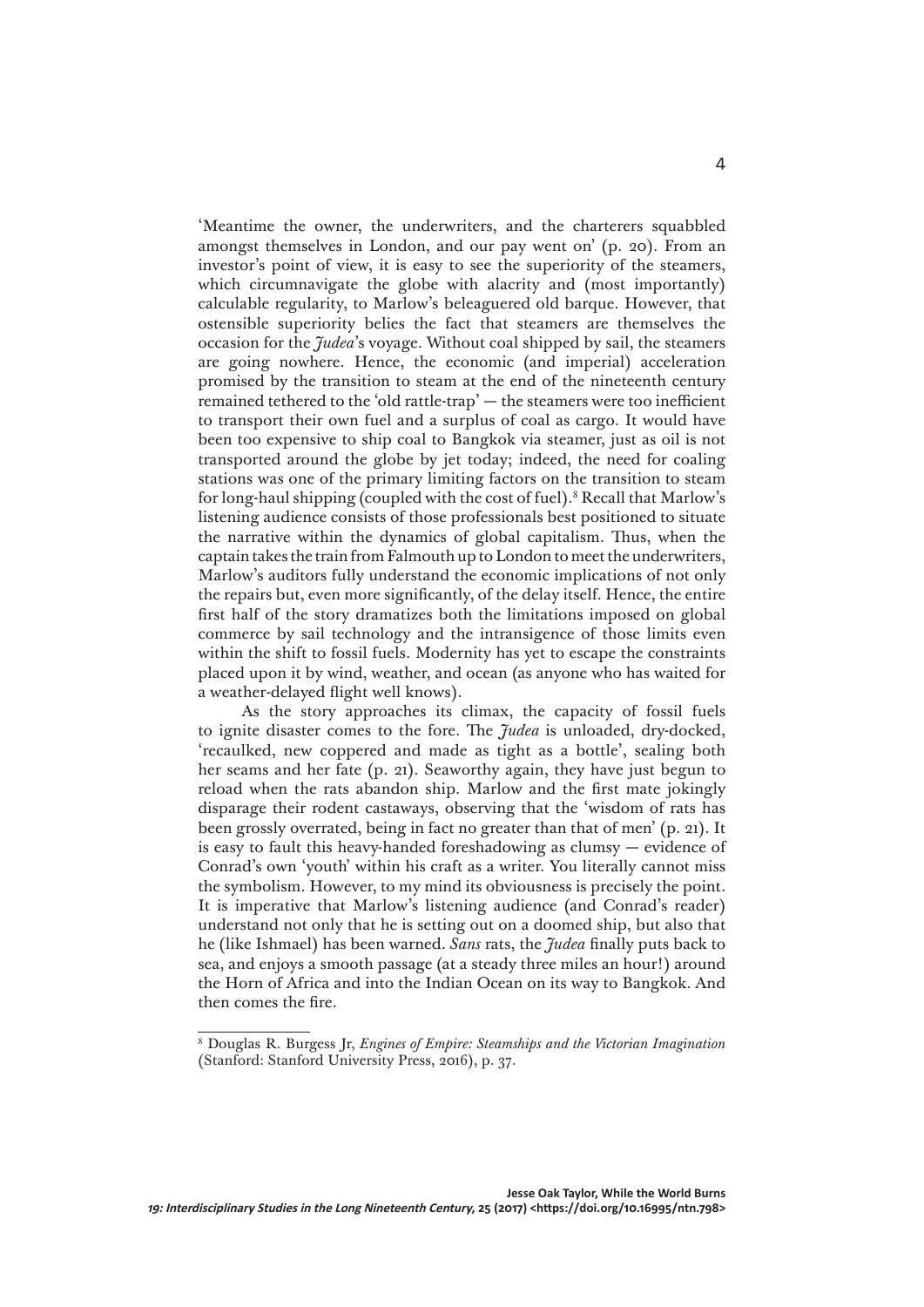The disaster begins with a 'frightful' smell emanating from the hold: 'One would have thought hundreds of paraffin lamps had been flaring and smoking in that hole for days' (p. 22). Marlow investigates by putting his head down a ventilator:

> As I lifted the lid a visible breath, something like a thin fog, a puff of faint haze, rose from the opening. […] I had one sniff and put the lid down gently. It was no use choking myself. The cargo was on fire. (p. 22)

As he will soon explain,

it was to be expected, for though the coal was of a safe kind, that cargo had been so handled, so broken up with handling, that it looked more like smithy coal than anything else. Then it had been wetted — more than once. It rained all the time we were taking it back from the hulk, and now with this long passage it got heated, and there was another case of spontaneous combustion. (p. 22)

In other words, the jostling produced by the accumulated delays, storms, collisions, soakings, and dryings of their interminable, tempestuous journey has been at work on the coal as well as on the men and the ship, producing an energy conversion sufficient, eventually, to set it on fire. Anna Tsing's reflections on the 'friction' produced by global connectivity could not find a more literal exemplar.9 'Another case of spontaneous combustion' is not just an allusion to Dickens (*Bleak House* was one of Conrad's favourite books); it also suggests the event's actual plausibility. Anyone might anticipate the fire in the hold under such circumstances, Marlow implies, because it has happened before.

Rather than putting in to the closest port (in Australia) for yet another delay, the captain decides to push on and fight the fire, first attempting to 'stifle this 'ere damned combustion by want of air' (p. 23). Despite their best efforts in sealing the hold, 'the smoke kept coming out through imperceptible crevices', pervading the ship 'in an incomprehensible manner' (p. 23). From the cabin to the forecastle, 'it poisoned the sheltered places on the deck' (p. 23). The smoke calls attention to the ship as not merely a vessel afloat upon the water, but a space of imperfectly contained atmosphere: 'if the smoke came out, the air came in' (p. 23). 'It was', Marlow suggests, 'disheartening' (p. 23). Next they try water, opening the hatches to reveal 'enormous volumes of smoke' which gradually clear until 'the poisonous cloud blew away, and we went back to work in a smoke that was no thicker than that of an ordinary factory chimney' (p. 23), a detail

<sup>9</sup> Anna Lowenhaupt Tsing, *Friction: An Ethnography of Global Connection* (Princeton: Princeton University Press, 2005).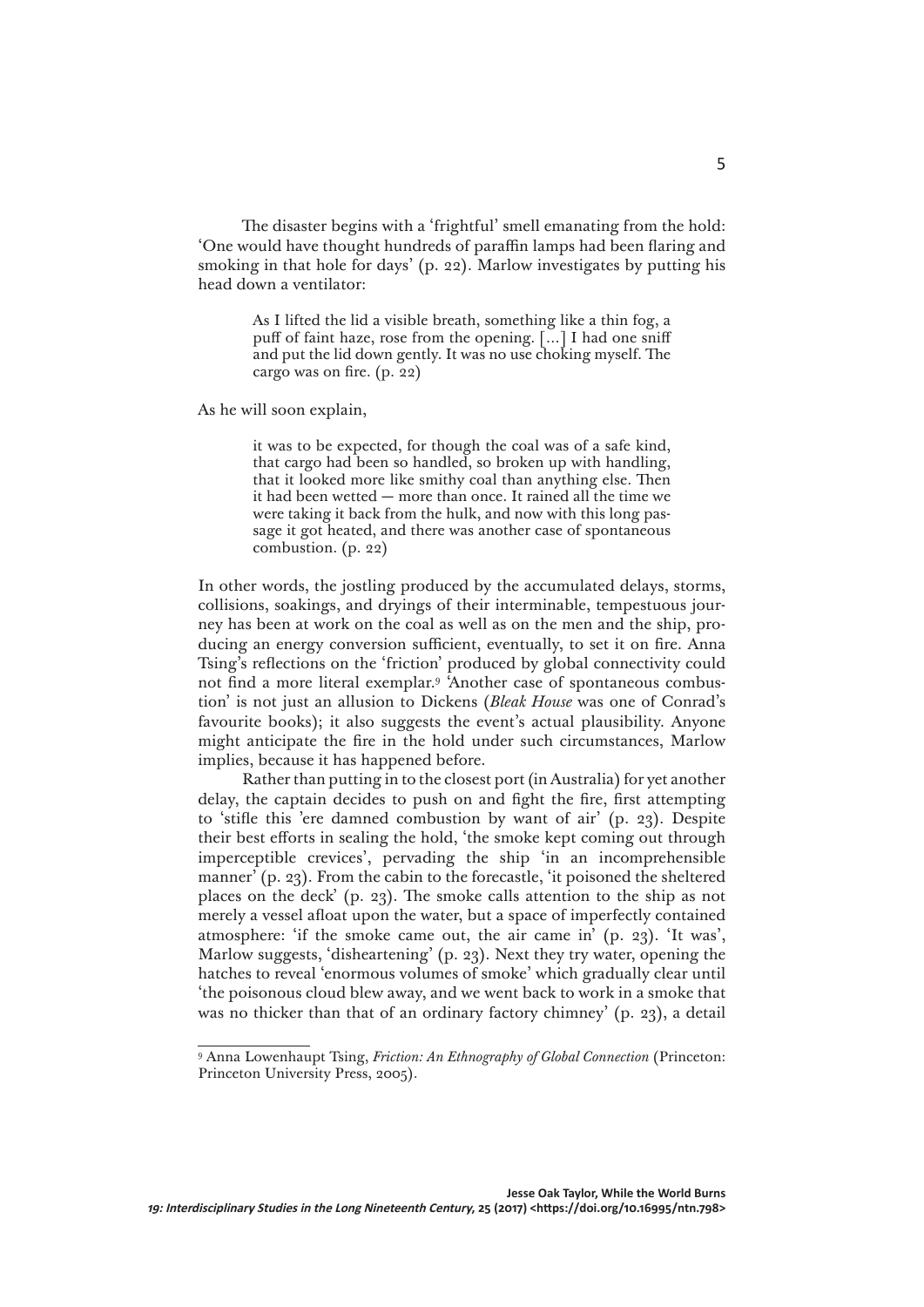which firmly embeds the events within the labour regimes of what Andreas Malm calls 'fossil capitalism'.<sup>10</sup> Again they pump, this time sending water into the hold instead of out of it:

> It was our fate to pump in that ship, to pump out of her, to pump into her; and after keeping water out of her to save ourselves from being drowned, we frantically poured water into her to save ourselves from being burnt. (p. 23)

All the while, 'of course we saw no fire' because 'the cargo smouldered at the bottom somewhere' (p. 23). Hence, if the coal in the hold represents the 'fossil fuel base' upon which modernity rests, this hidden fire speaks to that base's combustive capacity to annihilate the whole.

The symbolic relevance of 'Youth' to the Anthropocene rests not only on such figurative alignment between the ship and the world, but also on Conrad's dramatization of the cognitive imperviousness Marlow and his companions exhibit in the face of disaster. Here too the seemingly heavyhanded irony is crucial in expanding the disconnect between the events as they occur and the moment in which they are narrated, which, in turn, opens the story to symbolic interpretation. The first mate reflects that 'if she would only spring a tidy leak  $-$  like that time when we first left the Channel — it would put a stopper on this fire', to which Marlow responds, 'Do you remember the rats?' (pp. 23–24). The irony, like the symbolism, is clear. Conrad renders it obvious to an uncharacteristic degree, which is precisely why critics often object to 'Youth' as an immature work. However, that very obviousness takes us into the lived experience of a sublimated catastrophe, in which warning signs are systematically ignored until the sailors' 'world' goes up in flames. 'Youth' thus offers a vivid dramatization of what Christophe Bonneuil and Jean-Baptiste Fressoz call the 'modernizing unconscious': learned obliviousness to modernity's ecological consequences.11 As Marlow explains, 'We fought the fire and sailed the ship too as carefully as though nothing had been the matter' (p. 24). In that pairing of twin labours, fighting the fire and sailing the ship *as though nothing had been the matter*, lies the story's symbolic relevance to life in the early Anthropocene, wherein we sail our respective ships as though nothing is the matter, actively suppressing an ever more present awareness that the world is (both literally and figuratively) on fire. After all, we have not yet seen the blaze, even if we understand full well its conditions of possibility and have even begun to smell the smoke.

<sup>&</sup>lt;sup>10</sup> Andreas Malm, *Fossil Capital: The Rise of Steam Power and the Roots of Global Warming* (New York: Verso, 2016).

<sup>11</sup> Christophe Bonneuil and Jean-Baptiste Fressoz, *The Shock of the Anthropocene: The Earth, History and Us*, trans. by David Fernbach (New York: Verso, 2015), p. 199.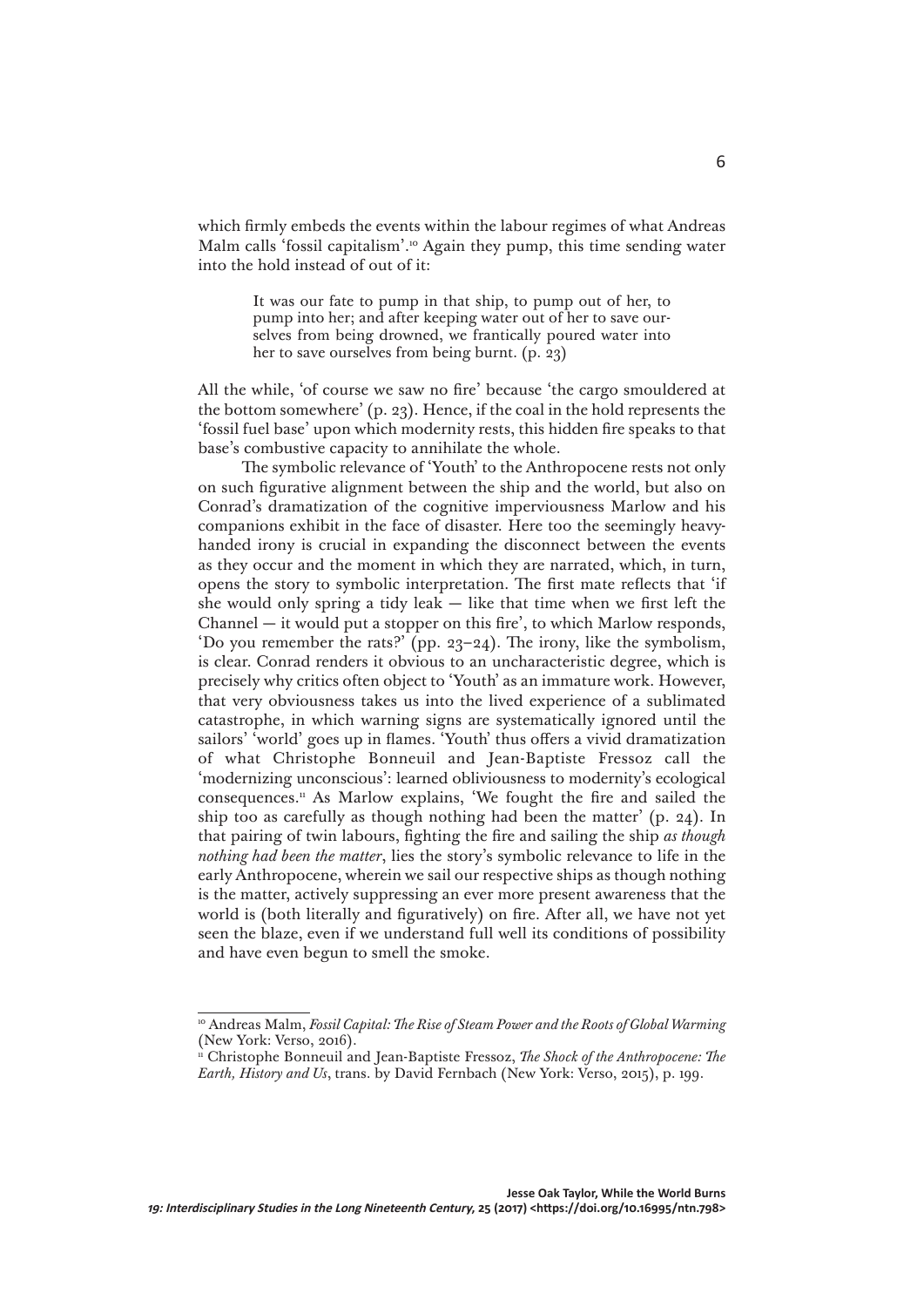To understand the dramatization of the modernizing unconscious in 'Youth', we must turn to its most stylistically innovative feature, namely what Ian Watt calls 'delayed decoding'. In Watt's account, delayed decoding 'combines the forward temporal progression of the mind, as it receives messages from the outside world, with the much slower reflexive processes of making out their meaning'.12 Watt's 'fullest example' of this principle occurs when we find Marlow leaning against the carpenter's bench, smoking his pipe and chatting with the carpenter:

> He remarked, 'I think we have done very well, haven't we?' and then I perceived with annoyance that the fool was trying to tilt the bench. I said curtly 'Don't, Chips,' and immediately became aware of a queer sensation, of an absurd delusion — I seemed somehow to be in the air. I heard all round me like a pent up breath released  $-$  as if a thousand giants simultaneously had said Phoo! — and felt a dull concussion which made my ribs ache suddenly. No doubt about it  $- I$ was in the air, and my body was describing a short parabola. But short as it was, I had the time to think several thoughts in, as far as I can remember, the following order: 'This can't be the carpenter  $-$  What is it?  $-$  Some accident  $-$  Submarine volcano?  $-$  Coals, gas!  $-$  By Jove! we are being blown up  $-$ Everybody's dead  $-$  I am falling into the after-hatch  $-$  I see fire in it!'.  $(p. 25)$

The abruptness of the explosion is at odds with the obsessive slowness that has become the hallmark of their journey, with its endless sequence of interruptions and delays, an incongruity that is here rendered all the more acute because, rather than speeding up, the narration actually slows down in order to dramatize the acceleration of events. Furthermore, this perceptual delay occurs even though Marlow already has the necessary information to process, and indeed anticipate, what is happening. He knows about the smoke, he knows about the coal, he knows about the tight, pressure-containing seals on the hold. He even knows about the plausibility of 'spontaneous combustion' arising from the interaction of those forces, and indeed has little trouble coming to the immediate realization that 'the cargo was on fire' upon opening the hatch. He even knows about the rats. Nonetheless, he cannot initially process the logical consequence of that interaction in the moment of the explosion, turning first to the equally possible, but far less plausible, explanation of a 'submarine volcano' — a telling mistake in that it conflates the shipboard disaster with a geological event (p. 25). What this moment dramatizes, in other words, is the unthinkability of an entirely foreseeable catastrophe.

<sup>&</sup>lt;sup>12</sup> Ian Watt, *Conrad in the Nineteenth Century* (Berkeley: University of California Press, 1981), p. 175.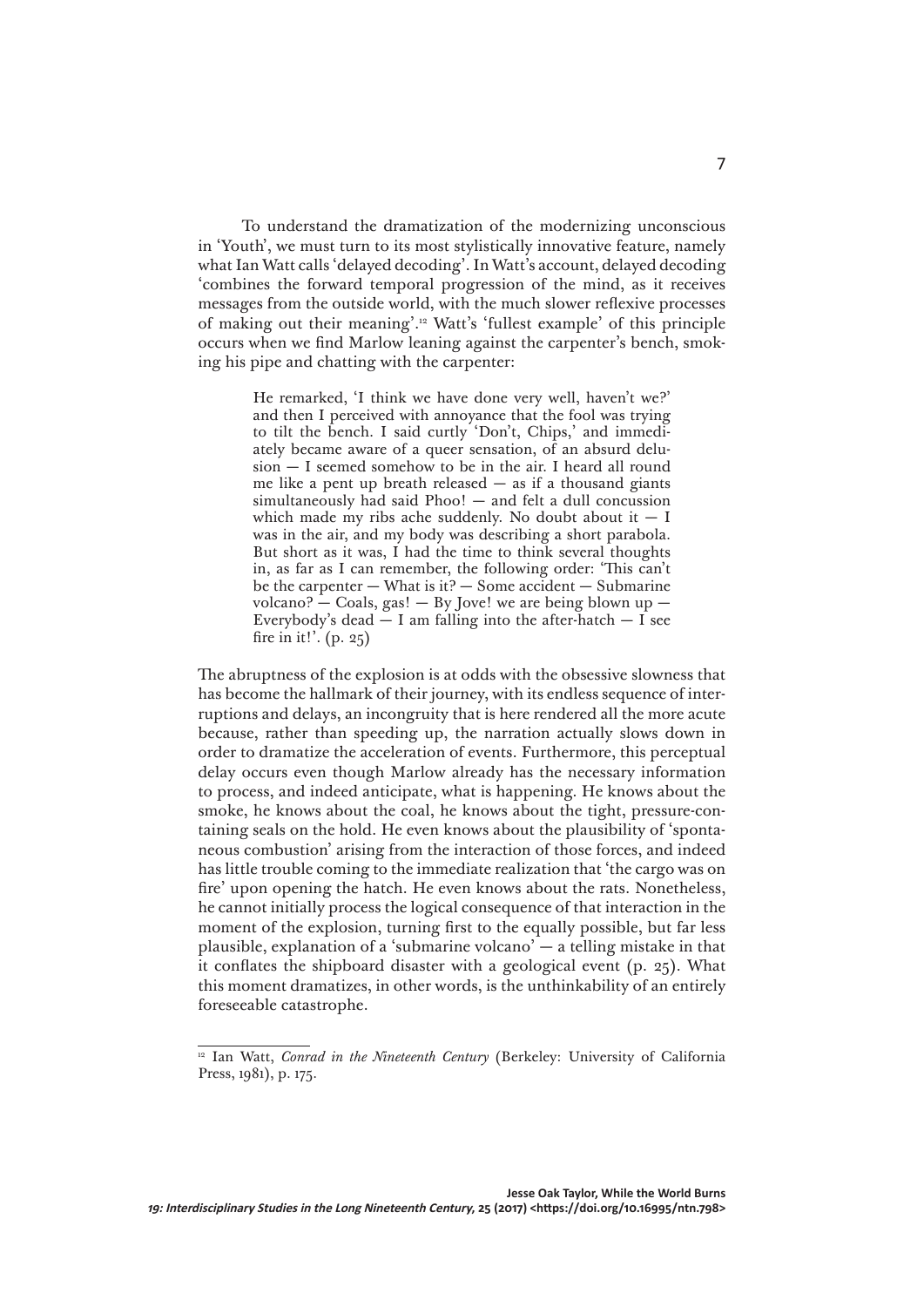Conrad extends and formalizes the cognitive difficulty of accepting that catastrophe has struck, despite having positioned it as both inevitable and predictable. What could be less surprising than an explosion on a ship laden with 600 tons of coal known to be on fire in a tightly contained space? The event is also thoroughly and explicitly foreshadowed. As Marlow himself quips: 'Do you remember the rats?' (p. 24). The explanation, then, lies in the active suppression of knowledge. You cannot fight the fire and sail the ship as if nothing is the matter unless you separate those two spheres of action, actively turning off the part of your mind that would connect your labours and view the ship, cargo, smoke, wind, water, friction, labour, and pressure as part of a single system, the interactions of which have the potential to annihilate the whole. 'Youth' is a study in denial.

Taken in isolation, Marlow's delayed decoding of the explosion might be understood as a realistic dramatization of the encounter with a traumatizing event. However, the story presents this encounter as a 'symbol of all existence', a phrase that invites (and perhaps even forces) us to treat it more expansively (p. 17). Because the Earth system both exceeds and conditions human existence at every turn, it can only be apprehended from the inside out, via internal models that are perforce contained by (and entangled with) the larger systems they render visible. Following Marlow's injunction to interpret the events symbolically then, I suggest that 'Youth' offers a way of approaching planetary processes as entangled within a single system that is, itself, the ultimate context of existence. To exist is to exist within the Earth system; to lose sight of that fact is to court disaster.

Conrad himself invites such a reading at numerous points. Nidesh Lawtoo describes Conrad's 'The Secret Sharer' as 'not simply a representation of a local disaster, but an allegory of a global catastrophe'.13 He writes, 'in Conrad's nautical fictions storms do not simply threaten individuals, or the microcosm of the ship; they also represent, via a synecdochal extension, a larger menace to the "planet" or "world" as a whole' (p. 46). The distinction between metaphor and synecdoche is crucial here. The ship does not merely resemble the planet, it is a part of it. Tracking this 'synecdochal extension' involves tracing the many nested spheres that surround the ship: from the global networks of shipping, trade, and capital, to wind and weather. However, it also shifts within, to the physiochemical interactions at work on the coal as it is soaked, jostled, and heated by the rays of the tropical sun concentrated within the hold of the ship, and ignited by friction as the broken pieces rub against one another until the dust finally ignites and explodes. 'Spontaneous combustion' coalesces planetary systems at once human, oceanic, climatological, and physical, its timescales spanning the interminable delays of the voyage, the compaction

<sup>&</sup>lt;sup>13</sup> Nidesh Lawtoo, *Conrad's Shadow: Catastrophe, Mimesis, Theory* (East Lansing: Michigan State University Press, 2016), p. 50.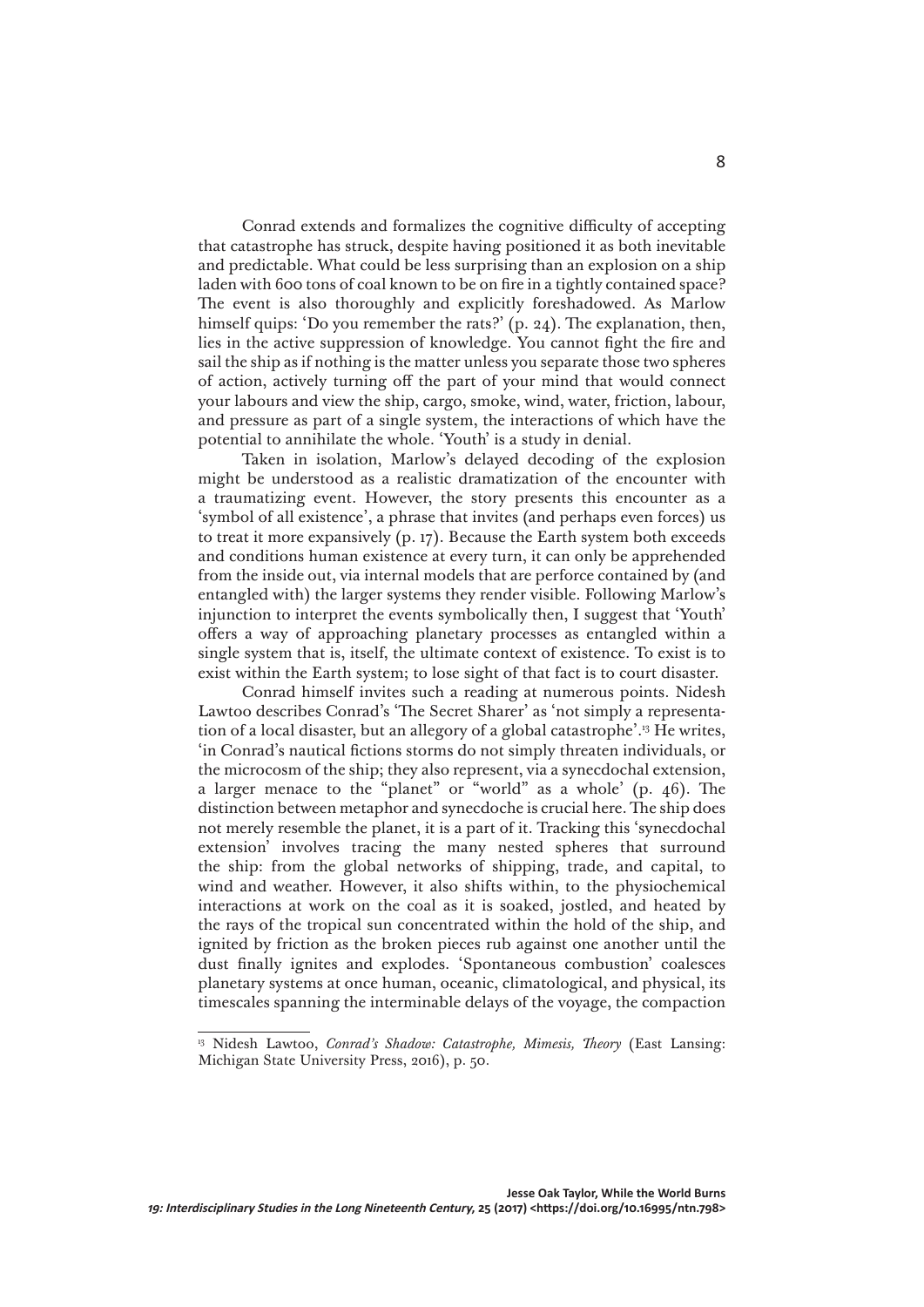of solar energy stored up by carboniferous plants into the coal itself, the energy transition between sail and steam, the captain's urgency in (finally) pushing on towards Bangkok in hopes of salvaging some profit from the voyage. Finally, the combustive instant itself is, in turn, protracted through the delayed decoding of Marlow's consciousness, and hence his sensory and cognitive apparatus and his capacity to share that experience through narrative as a storytelling animal. The story asks to be read as a 'symbol for all existence' because it registers these divergent geo-temporal scales and interlocking systems, modelling them from within.

Reading 'Youth' as a scale model of the Anthropocenic predicament also helps make sense of the moment immediately after the explosion, when Marlow surveys the ruins of his world. Immediately upon landing in the smoking crater that remains of the deck, Marlow is able to give a more coherent explanation: 'the coal-dust suspended in the air of the hold had glowed dull-red at the moment of the explosion', which had transpired 'in an infinitesimal fraction of a second since the first tilt of the bench' (p. 25). Scrambling out of the hold, Marlow finds the deck to be 'a wilderness of smashed timber, lying crosswise like trees in a wood after a hurricane' (p. 25). Shortly thereafter, he will again survey the destruction: 'masts rose from that chaos like big trees above a matted undergrowth. […] The smoke of the invisible fire was coming up again, was trailing, like a poisonous thick mist in some valley choked with dead wood' (p. 27). These turns to the language of wilderness (forest, hurricane) to characterize the ship in the aftermath of the explosion echo his initial impression, that the explosion is the work of a 'submarine volcano'. In each instance, he turns to what Nigel Clark would call 'inhuman nature' to describe an anthropogenic catastrophe.14 Taking these figurations seriously suggests that in the full force of their occurrence the events cannot be comprehended in human terms. It is only in *mis*identifying them that the sensations they occasion can be articulated. In this regard, the apprehension of the explosion as akin to a volcano or hurricane aligns with the introduction of the human as 'geophysical force' that Dipesh Chakrabarty identifies as a new mode of human being, a 'form of collective existence that has no ontological dimension' because it operates as pure, indifferent, force.<sup>15</sup>

The emergence of the 'Anthropos' as a force within the Earth system is an inherently global, indeed planetary, event, whereas the explosion of the *Judea* is purely local. However, as Lawtoo suggests, 'Conrad wants his readers to think global first, before turning to evaluate local ethical actions' (p. 59). Marlow's invitation to treat the story symbolically suggests precisely

<sup>&</sup>lt;sup>14</sup> Nigel Clark, *Inhuman Nature: Sociable Life on a Dynamic Planet* (Washington DC: Sage, 2011).

<sup>&</sup>lt;sup>15</sup> Dipesh Chakrabarty, 'Postcolonial Studies and the Challenge of Climate Change', *New Literary History*, 43 (2012), 1–18 (p. 13).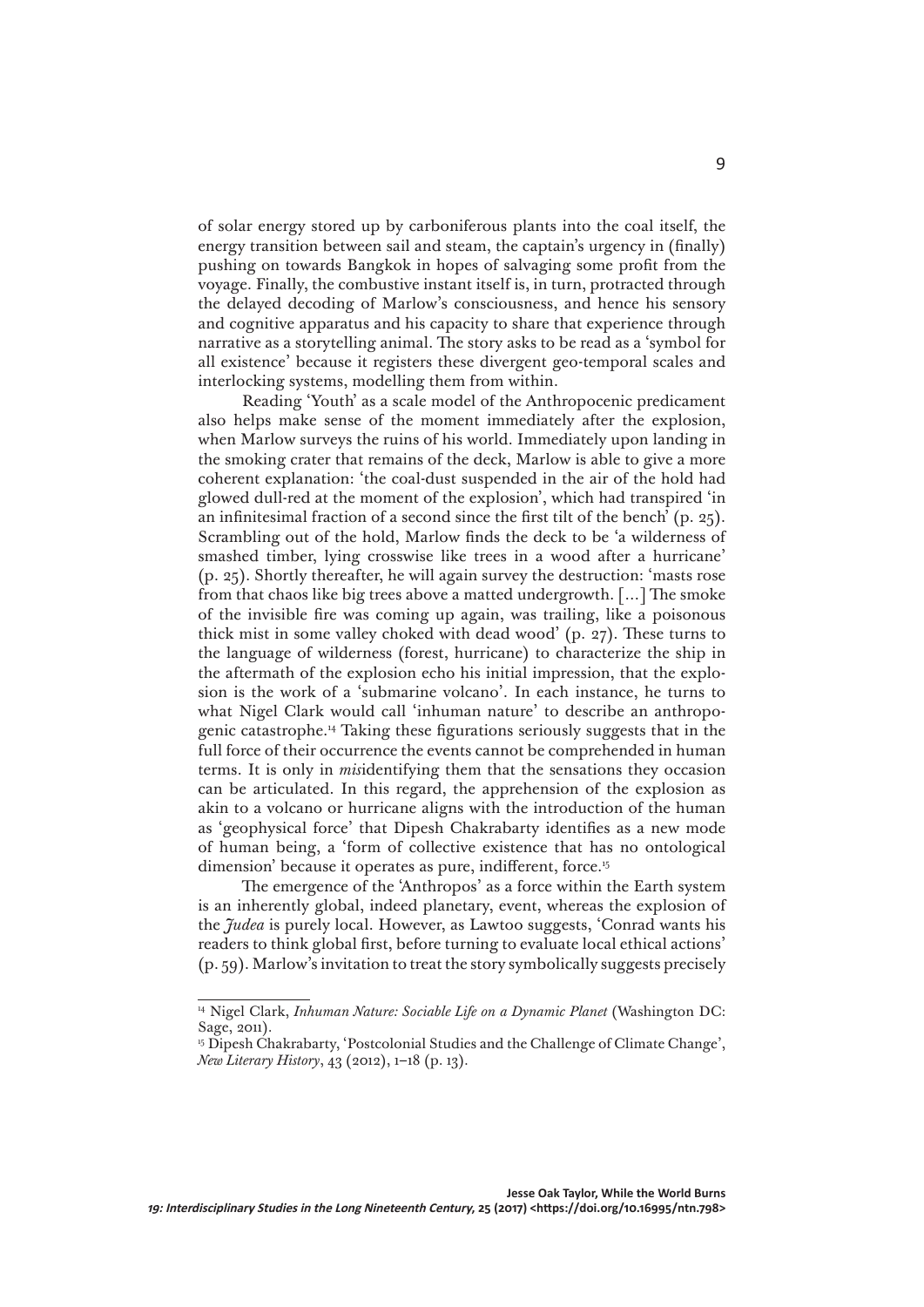such a move, simplifying and reducing the complexity of the whole to make it comprehensible. Furthermore, the dynamics responsible for introducing this new planetary force provide the explicit context for 'Youth': the transport of fossil fuels around the world as a constitutive feature of the expansion and acceleration of imperial-industrial capitalism and modernization, operating within biophysical processes of the weather and ocean, under the baking heat of a tropical sun whose energy is absorbed within terrestrial systems, all of which is filtered through the human consciousness reflecting upon it. In the context of 'Youth', all of these systems exceed the events in question (even human cognition, since Marlow is reflecting on and unpacking the events from a position of elder wisdom). Meanwhile, the Anthropocene operates at a planetary scale that exceeds them all, both spatially and temporally. After all, the term Anthropocene was not available to Conrad (or Marlow), and hence becomes legible as a relevant context for his writing only in retrospect. However, that predicament is always true of the Anthropocene, an epoch that has only just begun, which will become legible only from the vantage of some far distant future. For the time being, it can only be perceived from the inside out, *in medias res*, via models that are internal to it. This means, in turn, that even if the event of the *Judea*'s destruction does not rise to the scale of the Anthropocene as such, its relation in narrative nonetheless provides a small-scale model by which the broader systemic condition can be understood.

Following the explosion, the story begins to slant towards the farcical. Yet another steamer shows up (a mail boat) and offers to take them on board, but Marlow's captain refuses to abandon the ship. The mail boat agrees to tow them to port, where they can 'extinguish the fire by scuttling and then proceed on our voyage  $-$  to Bankok!' (p. 28). Before long, however, the 'speed of the towing had fanned the smouldering destruction', giving them their first glimpse of the actual fire (p. 29). Lest the entire ship go up in flames, they cut the tow rope, at which point the steamer captain offers to take them to Singapore if they will only come aboard, but Marlow's captain refuses on the grounds that 'it was part of our duty to save for the underwriters as much as we could of the ship's gear' (p. 30). The steamer, meanwhile, cannot wait: '"Mails — you know"', and thus proceeds on its way, promising to report them in Singapore (p. 30). Meanwhile, Marlow and company stick to the burning ship, doing their utmost to transfer anything of possible value to the boats: 'What didn't we save? An old barometer fixed with an absurd quantity of screws nearly cost me my life' (p. 30). As the long boats are nearly loaded, Marlow, who has been wondering why the rest of the crew is not leaving the ship, returns to the deck to find them 'eating bread and cheese and drinking bottled stout' with a 'background of flames twisting in fierce tongues above their heads' and reflects that 'they seemed at home like salamanders and looked like a band of desperate pirates' (p. 32). The captain is asleep. In these final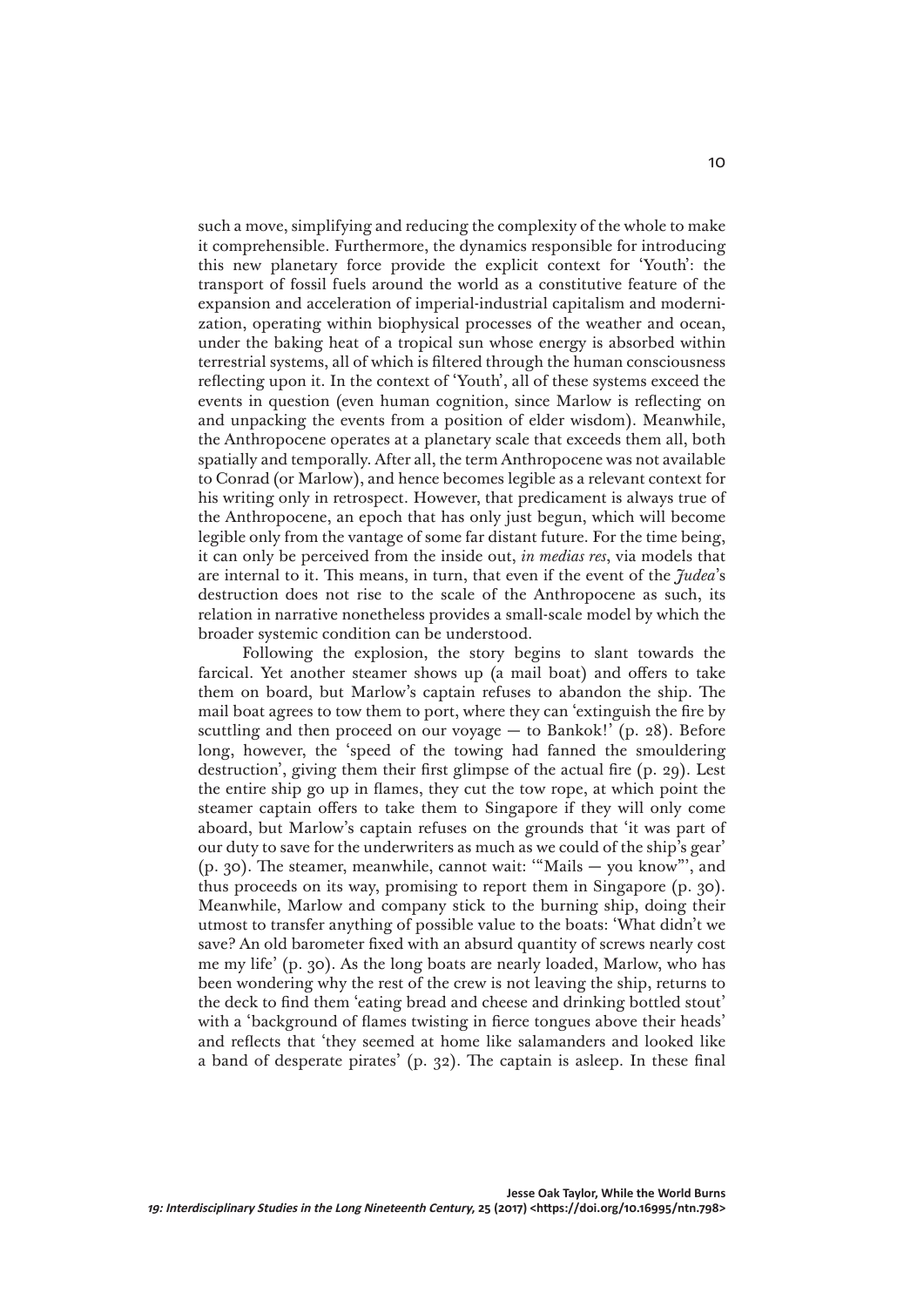moments, the sailors have ceased to be. This last scene on board completes the disturbance produced by the explosion, in which the sailors' coherent, instrumental role, hitherto organized entirely around labour, dissolves into a brief, almost utopian space of respite in which they can eat, drink, and sleep. It is, in other words, a return to the basic processes of life that they almost sacrificed in rescuing a few scraps of value from the ship.

They eventually abandon the *Judea* to her fate, but not before watching the final conflagration:

> Between the darkness of earth and heaven she was burning fiercely upon a disc of purple sea shot by the bloodred play of gleams; upon a disc of water glittering and sinister. A high clear flame, an immense and lonely flame ascended from the ocean, and from its summit the black smoke poured continuously at the sky. She burned furiously, mournful and imposing like a funeral pile kindled in the night, surrounded by the sea, watched over by the stars. A magnificent death had come like a grace, like a gift, like a reward to that old ship at the end of her laborious days. The surrender of her weary ghost to the keeping of stars and sea was stirring like the sight of a glorious triumph. The masts fell just before daybreak, and for a moment there was a burst and turmoil of sparks that seemed to fill with flying fire the night patient and watchful, the vast night lying silent upon the sea. And at daylight she was only a charred shell, floating still under a cloud of smoke and bearing a glowing mass of coals within. (p. 34)

Marlow's eulogy for the dying ship offers a sharp contrast to his narration of the initial explosion. In place of confusion it offers a coherent, vivid image; in place of disjointed fragments strung together with dashes, it offers lyrically composed sentences with the compounding adjectives and descriptive clauses that are hallmarks of Conrad's style. That shift corresponds to Marlow's position: he is no longer on board the ship; the *Judea* no longer constitutes his world but rather an external object to be observed 'between earth and heaven', its flame ascending from ocean to sky (p. 34). And yet this description is also partial, working by simile and approximation that again invites symbolic interpretation, suggesting that the scene's significance lies in its capacity to be freighted with expansive meaning, not least because it offers important contextualization that can be read back against the preceding narrative. Marlow outlines concentric circles, from the 'disc of ocean', to the atmosphere, to the stars, all of which offers the reminder that each sphere is nested within another, extending out into the universe of earth's beyond.

If the *Judea* demarcated a world, here we see that world end in flames: 'magnificent death had come like a grace, like a gift, like a reward